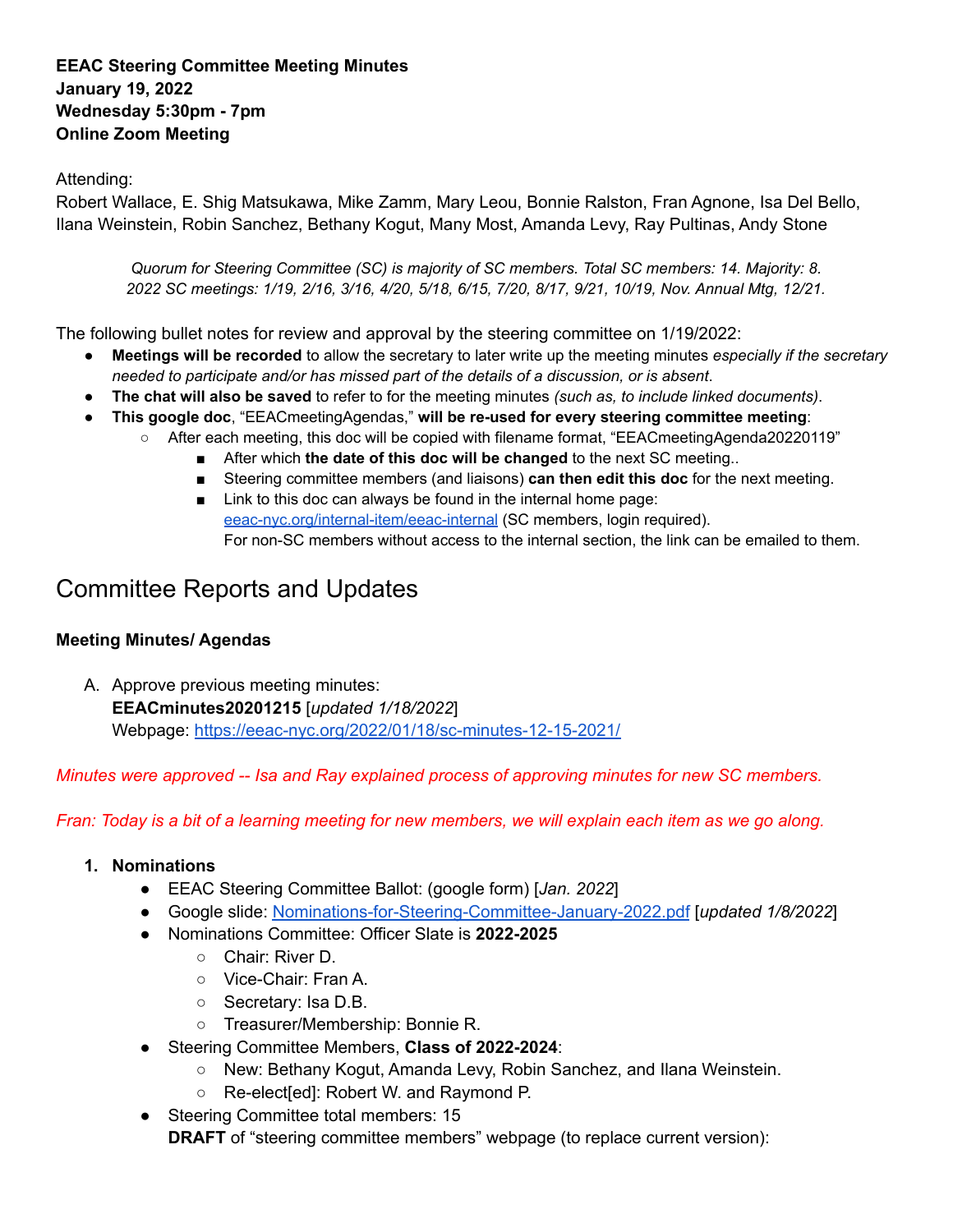<https://eeac-nyc.org/home/about-eeac/steering-committee/steering-committee-members-draft/> --**bio of new SC members are not complete; need photos**.

*Mary: slate has been voted on and approved unanimously. Welcome 4 new members, Robyn Ilana, Amanda, Bethany. We are honored to have our 4 new members!*

*Everyone did brief introductions of themselves (new and existing SC members).*

# **2. Committee assignments**

a. Who is/will be in what committee? - EEAC committee [one-pagers](https://eeac-nyc.org/wp-content/uploads/2022/02/EEAC-committee-one-pagers2021.pdf) (PDF)

*This is something we will cover in our retreats -- new members should review at some point.*

## **3. Adaptive Plan**

a. Retreat: 1/25/2022 (Tue) 5:30 pm

Looking at 2 retreats -- ideally in person. Given Omicron etc. we will be meeting virtually, at least for the first *one. Bonnie will send info to new members and a doodle poll.*

Part 1: "Who is in the room?" -- this is an opportunity to learn about new members and existing members can *re-introduce themselves. We will discuss what it means to be a SC member.*

Part 2: SC 101 -- There will be questions in advance and some documents to look at before the meeting.

#### **4. Finance**

- a. Finance & Membership Final Report for Calendar Year / Fiscal Year 2021: [https://eeac-nyc.org/wp-content/uploads/2022/02/EEAC-Finances\\_2021-12-31\\_final.pdf](https://eeac-nyc.org/wp-content/uploads/2022/02/EEAC-Finances_2021-12-31_final.pdf)
- b. Updating bank signatories

*Thank you Mary M for your service! Such a valued member of the SC and you will be missed!*

Mary will send final 2021 report via email to whole steering committee in the coming month—Final report linked *above.*

## **5. Membership**

- a. Updates on membership numbers
- b. Lists maintenance (clarifications: who/which committee manages which list)
- c. Membership management system (with Communications Committee/Website)
	- i. Membership current webpage: [eeac-nyc.org/membership](https://eeac-nyc.org/membership/)
	- ii. Draft revised Membership webpage: [eeac-nyc.org/membership-draft](https://eeac-nyc.org/membership-draft/)

## *Mary put membership stats in the agenda:*

| <b>STATS</b>      | as of | 2020<br>12/31/2019 renew/new | 2021<br>renew/new | 2022<br>renew/new | percentage of 2019<br>(Before Times) |
|-------------------|-------|------------------------------|-------------------|-------------------|--------------------------------------|
| <b>Lifetime</b>   | 30    | 31                           | 32                | 32                |                                      |
| <b>Individual</b> | 42    | 23                           | 22                |                   |                                      |
| <b>Student</b>    | 12    |                              | 3                 |                   |                                      |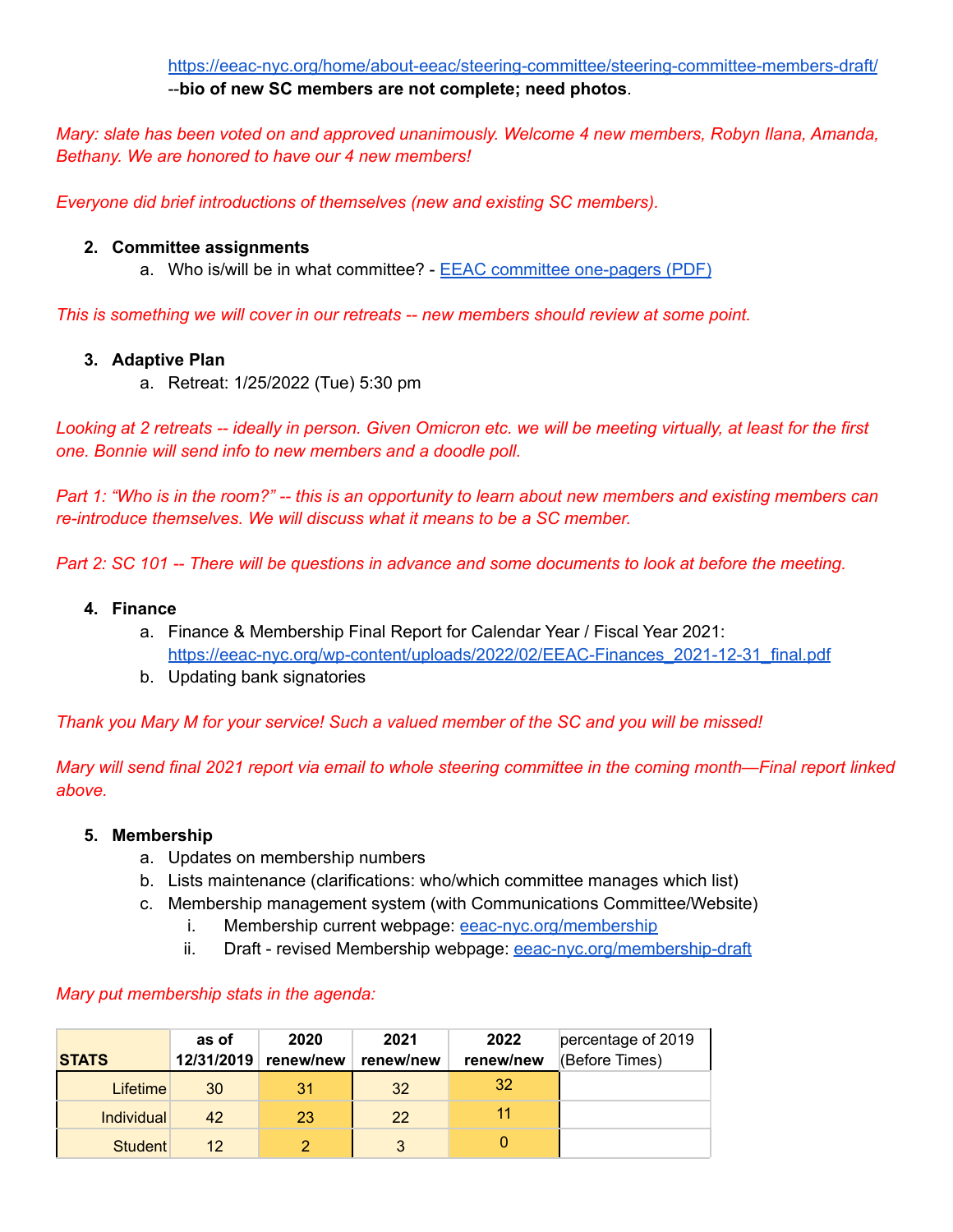| <b>Organizational</b>          | 79  | 55  | 40 |    |     |
|--------------------------------|-----|-----|----|----|-----|
| <b>TOTAL</b><br><b>MEMBERS</b> | 163 | 111 | 97 | 49 | 30% |
| # orgs                         | 29  | 16  |    |    | 14% |

# **6. EEAC and NYSOEA Partnership**

Mary L. gave a brief background for new SC members: NYSOEA got involved with us when we were working *on an environmental literacy plan ~10 years ago. There was a natural opportunity for EEAC to partner/connect/collaborate with a group that works on a state-wide basis. Like us they have an annual conference and are membership driven. We also have joint membership with NYSOEA (2 for 1). Idea that there is power in numbers. We are always open to more opportunities to partner further.*

Mike also gave some background: After the effort to infuse EE concepts into the New York State Syllabus and *Curriculum, which NYSOEA helped with was successfully completed there was a time that some NYSOEA* members developed an anti-urban bias which was reflected at one of their conferences. However by the end of the 1990's EEAC and NYSOEA were working together again. When we started TEEP they were in support of *that. They published the TEEP whitepaper in their newsletter.*

## **7. Programs**

a. Sarah and Fran need to set-up regular recurring meetings to work toward setting event calendar this year. Will aim to have meetings established before next month's meeting.

*Programming committee will have their first meeting time set by next month's SC meeting.*

- **8. Projects Forum** [\(Environmental](https://eeac-nyc.org/home/projects-partnerships/eepf-the-forum/) Education Projects Forum).
	- a. [Syllabi](https://eeac-nyc.org/syllabi-bank/) Bank update: [EEAC-TEEP-Syllabi-Bank-stats-2021-all.pdf](https://eeac-nyc.org/wp-content/uploads/2022/01/EEAC-TEEP-Syllabi-Bank-stats-2021-all.pdf) (*through 12/31/2021*)
	- b. Weather Station
	- c. Climate Solution Center on Governors Island (City College group)
	- d. Right to Learn How Nature Works ([internal](https://eeac-nyc.org/internal-item/environmental-education/) page; webpage: [eeac-nyc.org/right-to-learn-how-nature-works/](https://eeac-nyc.org/right-to-learn-how-nature-works/) )

Mike gave background for new SC members: EEPF grew out of TEEP. It was an initiative to get colleges to adopt EE in their programs. The forum grew as a yearly workshop at Teachers College and then moved to NYU. It evolved into EEPF. The main piece of TEEP is the syllabi bank. EEPF is an annual project forum where *environmental educators get together to exchange ideas. The biggest challenge is to put projects that arise* from EEPF into action -- this is the biggest focus for next steps. The next piece of EEPF is training for teachers (10 courses on syllabi bank). We have seen lots of traffic on the syllabi bank.18 months -- over 1100 *downloads.*

We also became involved in a campaign to add "the Right to Learn How Nature Works" to formal documents in *New York State. Through that effort EEAC became involved in the campaign to include an environmental.* rights amendment in the NYS Constitution. This was approved by the voters this past November but it did not *include a mention of environmental education or nature education. The next step is to get something specifically about environmental education in a formal State and/or City Proclamation.*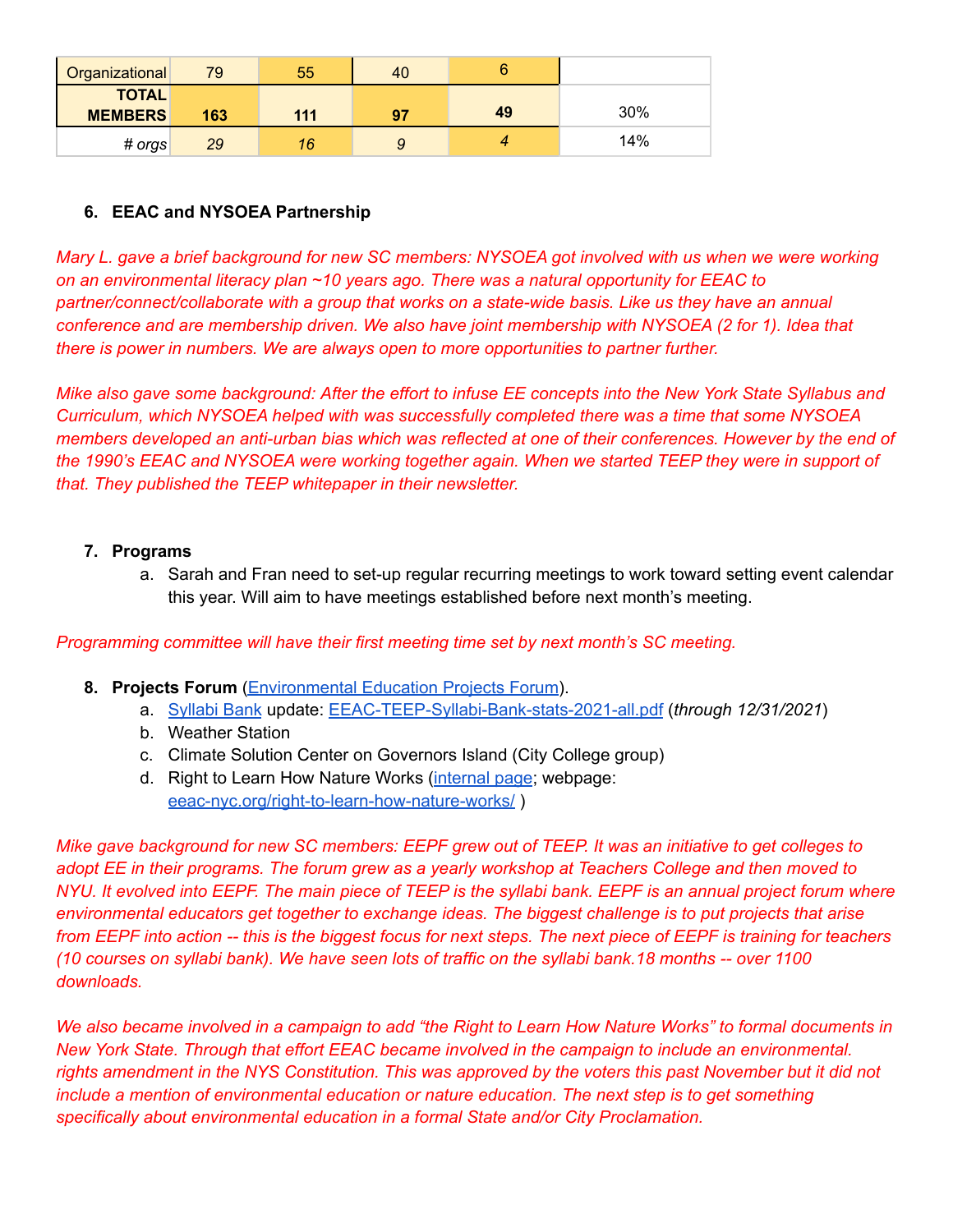Another project is to get a weather station in every school to study climate change. Covid put a big pause on this. It's beginning to gain momentum again. The High School of environmental studies is interested in getting a station. Robyn has sent a list of 32 schools that may be a good fit. We are holding off on further recruitment *until omicron has let up.*

*Amanda suggested NYCHA Shig suggested LUNGS*

Update for Governors Island Center for Climate Solutions: 12 applicants reduced to 4 - competitors are MIT, Columbia (one other not mentioned) and City College. Our bid for support was for City College, which is one of *the 4 finalists.*

# **9. Communications**

- **a.** Communications Committee Meeting (1st Wednesdays, 5:30-7 pm)
	- i. Previous meeting updates: 1/5/2022 Details in communications committee meeting agenda: <https://eeac-nyc.org/wp-content/uploads/2022/02/EEAC-CC-MeetingAgenda20220105.pdf>
	- ii. Next meeting: 2/2/2022
	- iii. Branding revamp: **EEAC [Rebranding](https://eeac-nyc.org/wp-content/uploads/2022/02/EEAC-Rebranding-Plan20220105.pdf) Plan [PDF 1/5/2022]** 
		- 1. Rebranding/Redesign of Logo what are the next steps for this? *(See email 12/27/2021, subject: "EEAC identity -- are you sitting down?" from Bonnie R.)*
		- 2. What sort of investment should we make?

Bonnie R. Reached out to a colleague from the New School as a potential fit for a student project but the *timeline/program in question doesn't work -- the program is too short. However her colleague suggested* working through a professional design group where they would work on the typography, color palette, skins for the website, printed material and other ephemera. This would amount to 3 months of work and be 10K. This gives us a ballpark as an Initial starting point. In soliciting design work we would need to do some kind of compensation: you get what you pay for. What would be the bare minimum? 10K is beyond our operating *budget -- what are the things we should prioritize? Identity, typography, skins for website.*

*Robyn suggested Bellweather, DDC's town and gown program, FIT students. Bonnie asked if there is* compensation for students? No compensation from the agency but students put this work in their portfolio. It is *a prestigious program so students do their best work.*

Mary L: Many students take on this type of work as their thesis. Students are often looking for real world projects because they serve as resume builders and a foot in the door. Mary and Bob will think of, and send *along NYU contacts.*

Fran: There is a parent from PS 110 who volunteered for graphic design work and is fantastic. Rran will reach *out to them to get suggestions.*

Next steps are to continue to research options and then regroup. If it is something fee or stipend based, the SC *will need to agree what is an acceptable amount to pay.*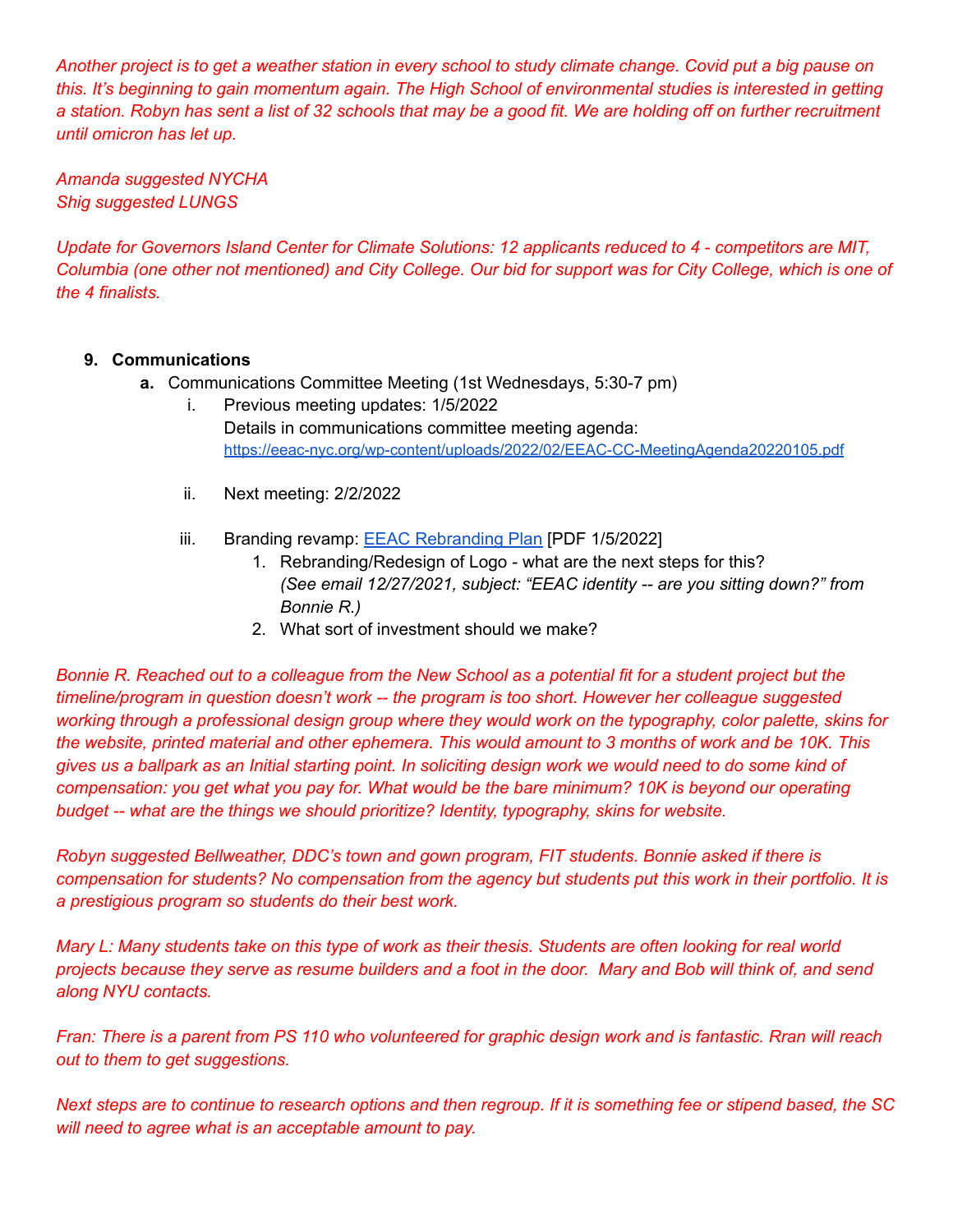- iv. Revisit Membership [Engagement](https://eeac-nyc.org/wp-content/uploads/2021/10/EEAC-Member-Engagement-Strategies.pdf) Strategies [PDF] (with Membership committee)
	- 1. Would like to set aside time with Mary M and Comms to discuss:
		- a. Timing for renewals
		- b. Membership management systems
		- c. Online membership management system
- v. Newsblog
	- 1. **Most recent 11/14/2021**: Newsblog: Passage of the [Environmental](https://eeac-nyc.org/2021/11/14/newsblog-passage-of-the-environmental-rights-amendment/) Rights [Amendment](https://eeac-nyc.org/2021/11/14/newsblog-passage-of-the-environmental-rights-amendment/)
		- a. Looking for submissions!
		- b. List of newsblogs: **[Newsblog](https://eeac-nyc.org/newsblog/)** (Link also in Sitemap at bottom of most webpages) [eeac-nyc.org/newsblog.](https://eeac-nyc.org/newsblog/)
- vi. Communications with Members
	- 1. Membership benefits, Member welcome packet on website
	- 2. SC Welcome packet as an internal page on website
	- 3. Social media presence: What is our identity? What are our goals? How do we increase engagement?

Isa: Regarding our social media, we have very little engagement and followers. In the coming year we would *like to increase this -- it will require a different approach towards what and how we post.*

Mary: It takes a lot of dedication, having one person dedicated. It's a job and takes staffing time. It needs to be something of interest that is attractive to people. Our website has been successful because of the syllabi bank, where there is a clear need -- it's something people want. How do we transfer this to our social media? It's a *challenge.*

*Another method is promoting member organizations and doing cross promotion. Another idea is to show* people on the back end, providing a face to the organization. Showing the person and the voice to followers and the story behind the organization. We also want to have a call to action so that people have something to *do.*

- 4. Listserv -- Way to make more intentional?
	- a. Channels that members subscribe to?
	- b. System of vetting what goes out to the whole list?
	- c. Next step: ask other groups how they manage (NYSOEA, NYCMER etc.)
- vii. Communications among committee/sub-committee members:
	- 1. Steering Committee email list, 15 emails in this list.
	- 2. Communications Committee email list, 9 emails in this list.
	- 3. Others?
- viii. Steps to set up a paid Zoom account for EEAC (Pro account \$149.90/year)? <https://zoom.us/pricing> *There's a 30% off right now (offer ends 1/31).*

*Fran will take a stab using paypal to set up EEAC zoom account. Use info@eeac gmail for account*